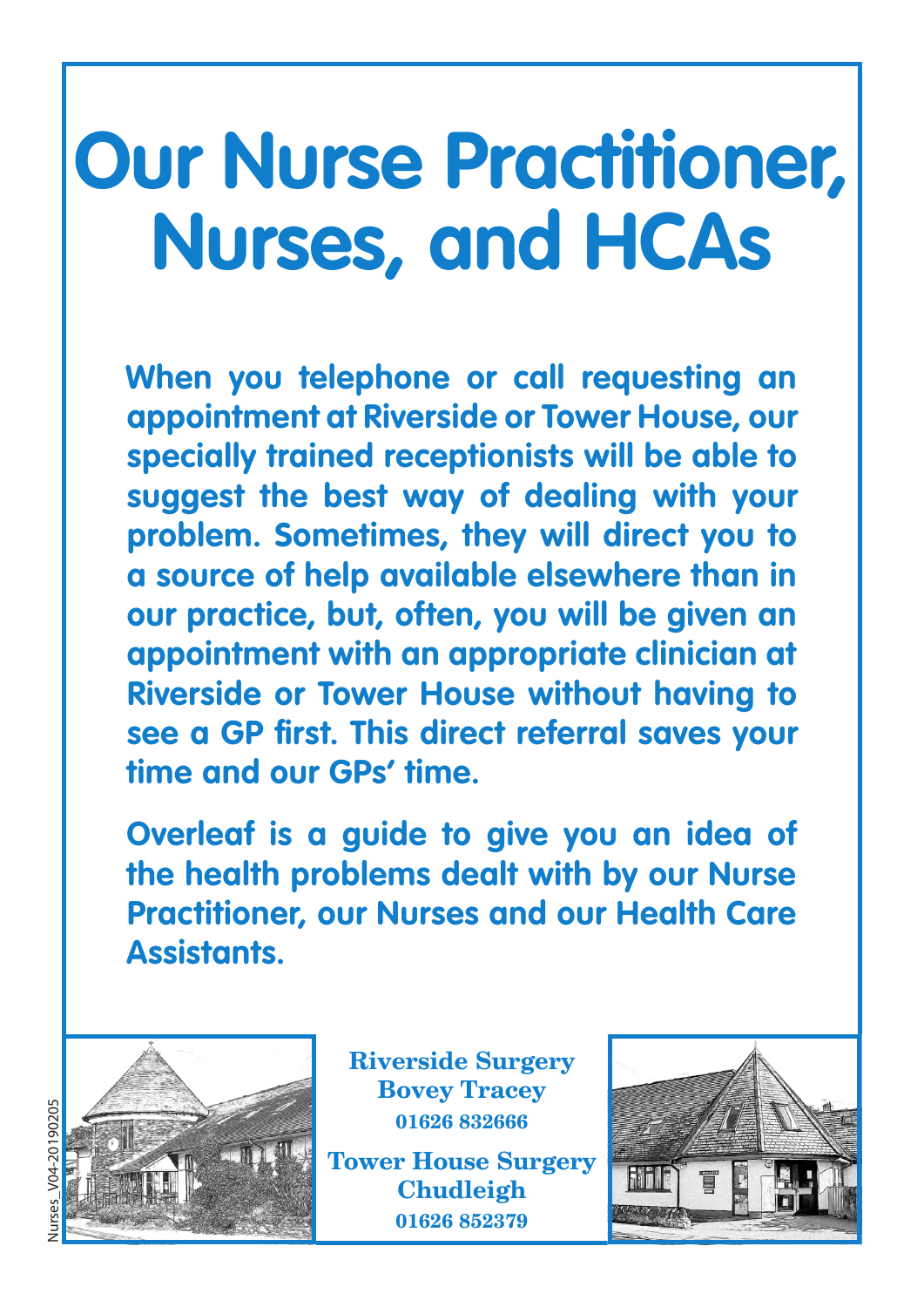### **Nurse Practioner**

Our Nurse Practioner, Sally, is a Registered Nurse who, for some ailments, is qualified to examine patients, diagnose illnesses, prescribe medication and provide treatment much like a GP can do.

For most of the following problems experienced by adults and children, our Nurse Practitioner usually has appointments available on the day. These are normally 15-minute appointments which give sufficient time for advice and any required blood tests, swabs, ECGs (heart monitoring), or other tests.

- ❖ Minor injuries.
- ❖ Sinusitis.
- ❖ Eyes—infections and other eye problems.
- ❖ Respiratory problems—chest infections and respiratory illnesses.
- ❖ Asthma or COPD (chronic obstructive pulmonary disease).
- ❖ Throat infections—upper airways disease.
- ❖ Skin problems such as rashes, itching or acne.
- ❖ Headaches.
- ❖ Earache or ear infections.
- ❖ Glandular problems.
- ❖ Fatigue or tiredness.
- ❖ Female health problems—breasts or gynaecological.
- ❖ Female contraceptive advice.
- ❖ Urinary problems.
- ❖ Abdominal discomfort.
- ❖ Chest pain or discomfort.
- ❖ Gastric problems such as reflux.
- ❖ Musculoskeletal problems—back, hip, or knee.
- ❖ Legs—cellulitis or phlebitis.
- ❖ Blood pressure—high or low blood pressure.
- ❖ Diabetes—complex issues with diabetes and its control.
- ❖ Diabetes—assessment and treatment options.
- ❖ Arranging chest x-rays.
- ❖ Arranging scans.
- ❖ Travel advice.

If our Nurse Practitioner feels that a GP should be involved with your consultation, she will be able to arrange this for you.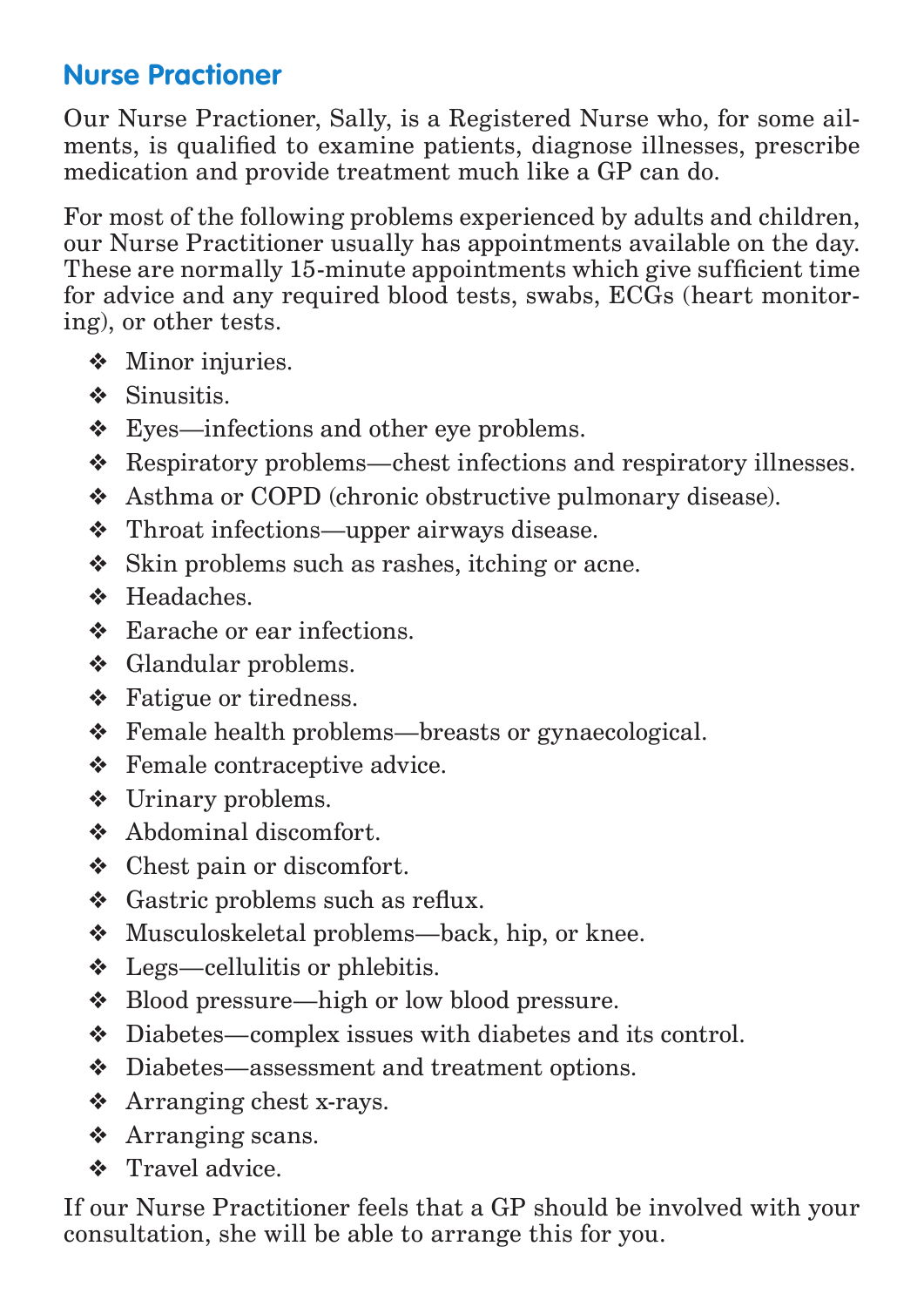## **Nurses**

For the following, you can have an appointment with a nurse without needing to see a GP:

- ❖ Minor injuries.
- ❖ Asthma checks.
- ❖ COPD checks.
- ❖ Diabetes tests and advice to help you manage the condition.
- ❖ Healthy heart checks—for patients who have cardiac issues of all kinds including strokes, raised blood pressure, kidney disease.
- ❖ Learning disability checks.
- ❖ Well-woman clinic—including HRT checks, contraception checks, cervical screening tests, pessary fits, coil removals, contraceptive injections.
- ❖ B12 injections—used to treat patients who have low levels of vitamin B12.
- ❖ Blood pressure checks.
- ❖ Blood tests (taking blood samples).
- ❖ Blood tests for patients on warfarin (INRs).
- $\triangleleft$  ECGs (heart monitoring).
- ❖ NHS checks (to be eligible you must be aged between 40 and 74, and not had a check within the last 5 years). These checks are to spot early signs of stroke, kidney disease, heart disease, type 2 diabetes (and dementia if you are over 65 years old). The checks include height, weight, blood pressure and a finger prick test for cholesterol.
- ❖ Dressings for wounds and ulcers.
- ❖ Removal of sutures, stitches or staples.
- ❖ Various injections as required for a variety of conditions.
- ❖ Travel advice.

Nurses can also see you for the following, but you will need to be referred:

- ❖ Hearing tests/audiogram (you will need to see GP first).
- ❖ Infectious diseases screening (you will need to see a GP first).
- ❖ Doppler scanning (as advised by a GP or a Nurse)—to assess circulation. A Doppler scan is required before any patient starts using compression stockings or socks.
- ❖ Spirometry tests (as advised by a GP or a Nurse). Spirometry is used to diagnose asthma, chronic obstructive pulmonary disease (COPD) and assess ongoing management of lung conditions.